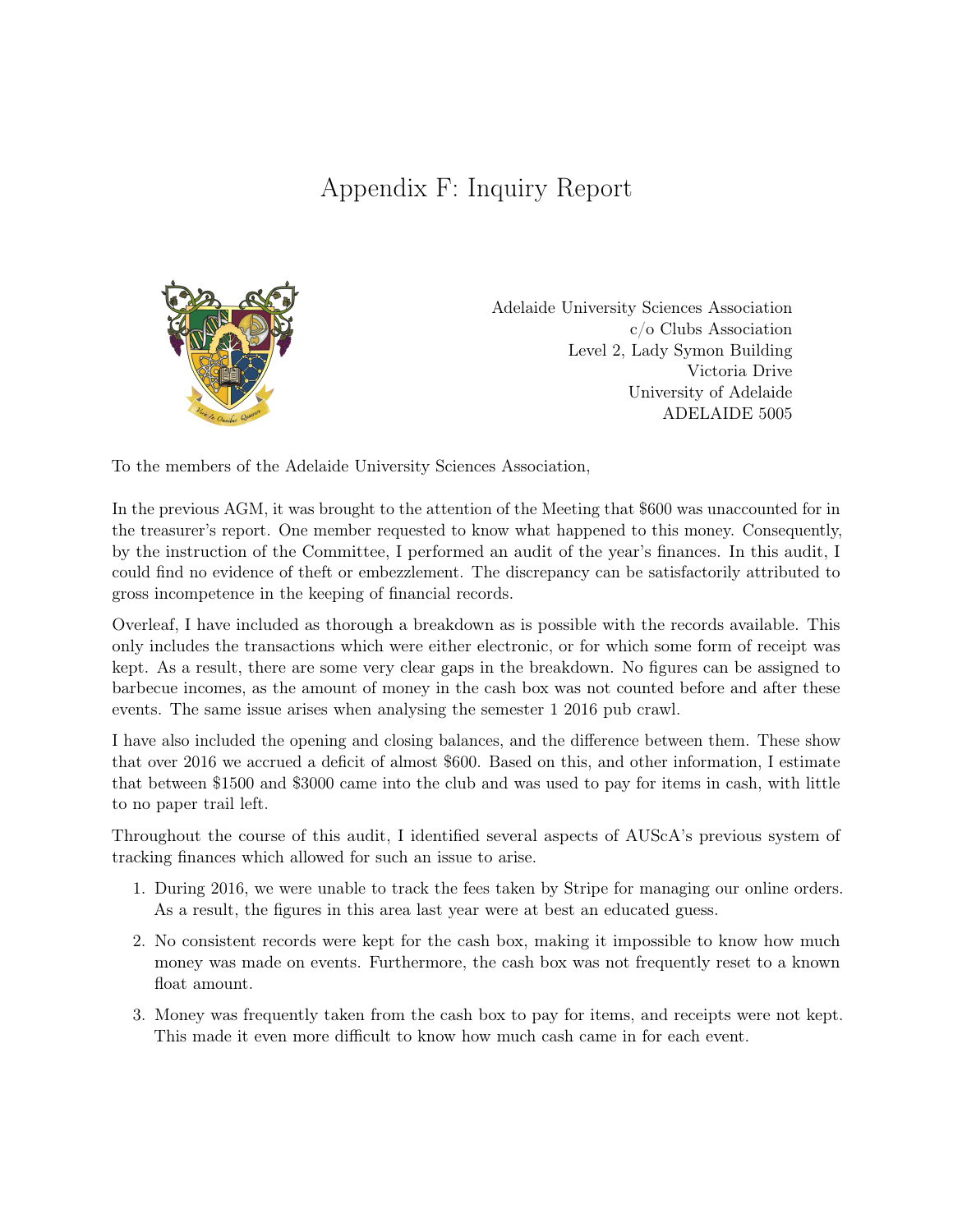4. Committee members paid for club items with their own money and would ask for reimbursement months later. Receipts were either not presented to the treasurer, or not kept by the treasurer.

Each of these issues was addressed in the following ways during my term as treasurer, which I offer by way of advice to future committees—and in particular to future treasurers—in order to prevent this from happening again.

- 1. We have since figured out how to view the amounts which Stripe takes, so this uncertainty has been removed.
- 2. Early in the year, I put together a small money counting sheet which I encouraged people to fill out at the end of events. The crucial information these sheets ask for are the date, event name, number of each denomination, and total amount of money. Without such a structured sheet to guide people, they will typically not count the money at all, or count it and write the result down on an A4 sheet of paper with a half dozen other amounts written with no dates or labels. I will make this sheet available to future treasurers, as it has proved invaluable in tracking cash. Furthermore, making regular bank deposits and keeping the cash box float at around \$200–\$250 ensures the integrity of the cash box records.
- 3. I discouraged the use of cash box money to buy items. Wherever possible, it is preferable to have all items bought on the club card (which both the treasurer and president have). This ensures that there is a digital record of the transaction so it isn't missed, and also reduces the confusion of the cash box records. If it is not possible to get a hold of the club card, then cash transactions should only be done if the treasurer is immediately notified and sent a copy of the receipt, so they can add it to their records. Situations in which the president or treasurer cannot be contacted in time typically arise when there has been insufficient organisation for an event. For this reason, I believe that such situations are avoidable.
- 4. The issue of reimbursements largely mirrors that of cash payments. However, situations which require reimbursements do arise more naturally than situations requiring cash payments. In this case, the treasurer should be immediately notified, and sent a copy of the receipt. The reimbursement should then happen by direct debit, so that there is at least some digital record of the transaction.

I hope that this report is to the satisfaction of the inquiring member. I encourage future committees to be vigilant in keeping financial records, and ensure that direct debit and card payments are used wherever possible in place of cash.

Regards, Phil Grace Adelaide University Sciences Association Treasurer, 2017–18